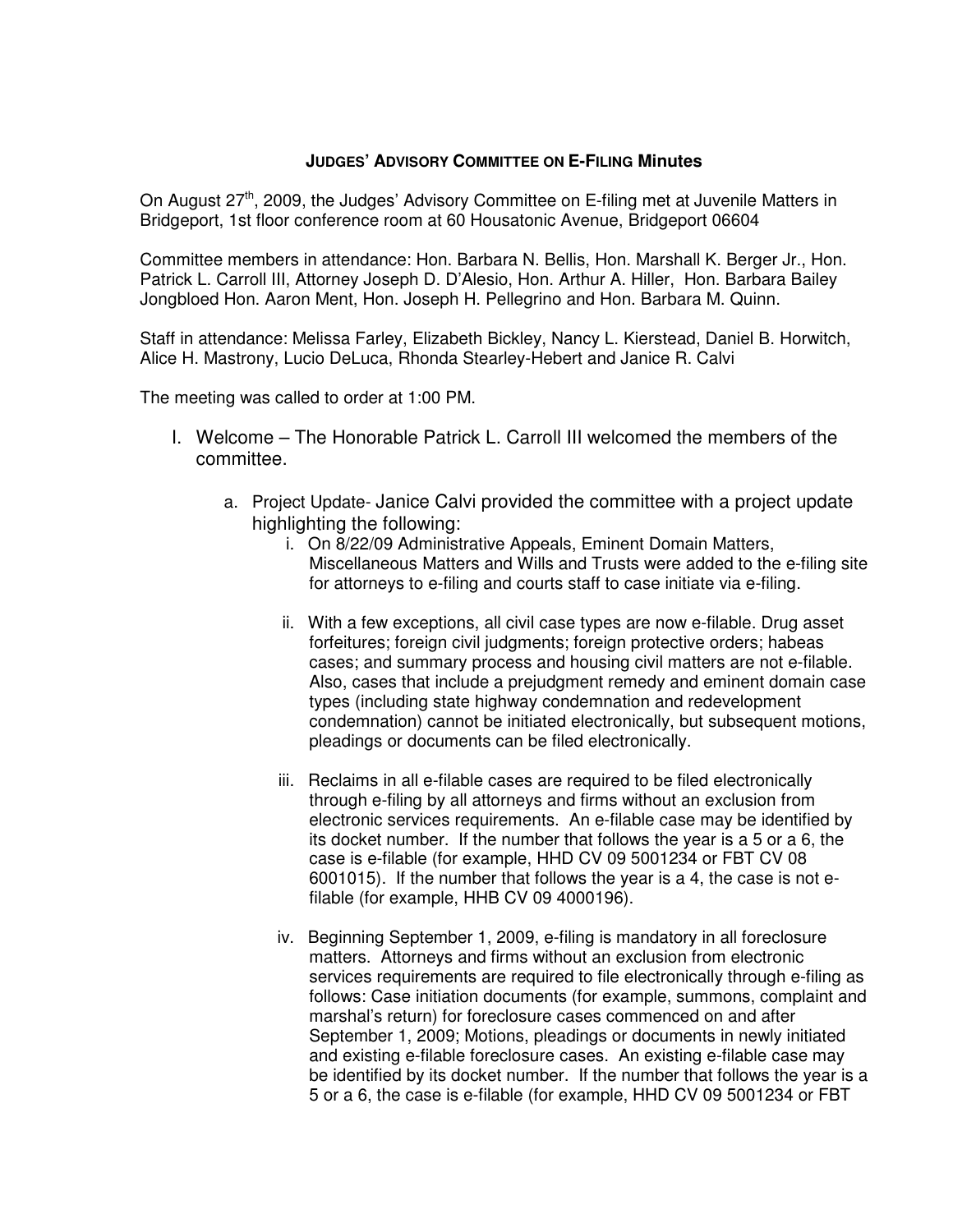CV 08 6001015). If the number that follows the year is a 4, the case is not e-filable (for example, HHB CV 09 4000196).

- v. Payment of all court fees in existing foreclosure cases and in foreclosure cases commenced on and after September 1, 2009 must be made electronically through e-filing.
- vi. Beginning December 5, 2009, e-filing of all civil case types will be mandatory for attorneys and firms without an exclusion from electronic services requirements, with the exception of the case types mentioned.
- b. Mandatory e-filing Janice Calvi presented the issue of paper filings submitted to the court by attorneys and firms without exclusions after the mandatory requirement. The committee unanimously agreed that although attorneys and legal support staff have been notified of the up-coming changes and have been offered extensive training, the transition to mandatory electronic filing may require additional education. Therefore, the committee recommended that during the first month of implementation, court staff accept pleadings/documents filed on paper by attorneys/law firms who do not have an exclusion from EServices but make every effort to remind those attorneys that e-filing is mandatory.
- c. Paperless Courtroom Experiment
	- i. Judges' Training Proposal Lucio DeLuca described that the judge training aspect of the e-file project which will occur in phases: The first phase will include a presentation by Judge Bellis at the Civil Division meeting on October 15<sup>th</sup>. The next phases will be to provide training to all civil judges and Judge Trial Referees (JTRs) identified by the Administrative Judges (AJs) in each district. All civil Judges and JTRs will get the same two part training with the option for additional one-onone training subsequent to the training provided. The first session will provide the Judges with a brief overview of e-filing and a detailed training on the paperless short calendars and navigation through the electronic file with the paperless documents. The next phase will provide the Judges with hands-on training working with a paperless short calendar and entering orders and rulings.
	- ii. Late filings & Standard Templates for Orders Judge Bellis described her experience working in a paperless calendar and explained the need for an additional alert in the system to identify pleadings filed after 11 AM on the Friday before the short calendar. Judge Bellis presented to the committee the benefits of having standard templates for orders which would serve as a standard for Judges statewide with the option to tailor / edit such orders as necessary. The Committee asked that Judge Bellis work with the Judges and present the committee with samples of said templates for discussion at the next meeting.
- II. Continued Policy Decisions
	- a. What is next in 2010? Judge Carroll asked Janice Calvi to present the options and potential issues to the committee with regard to planning the next phase of